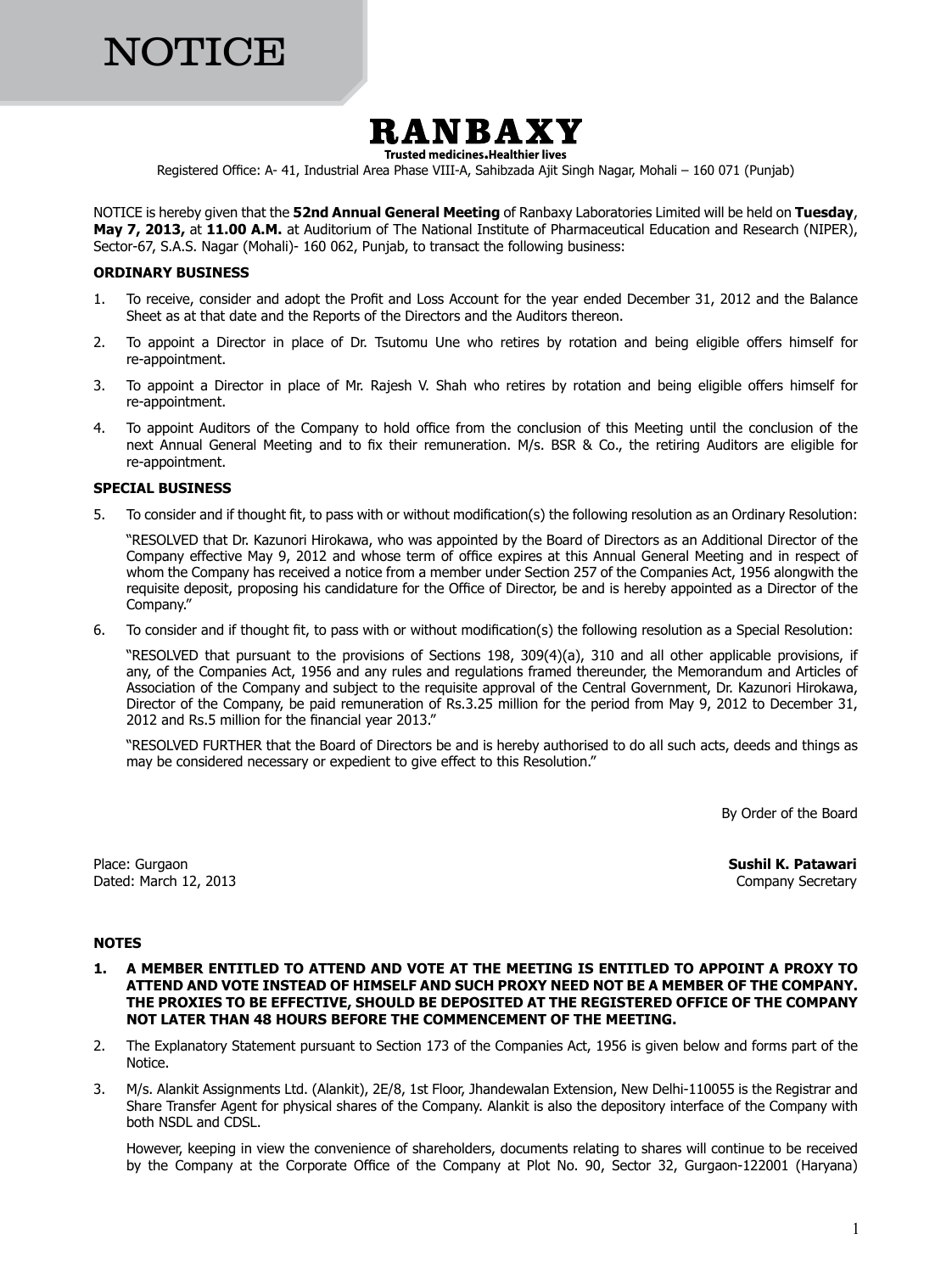Tel. No. 91-124-4135000, Registered Office at A- 41, Industrial Area Phase VIII-A, Sahibzada Ajit Singh Nagar, Mohali-160071 (Punjab) and Head Office at 12th Floor, Devika Tower, 6, Nehru Place, New Delhi-110019 Tel. No. 91-11-26237508; email address: secretarial@ranbaxy.com.

- 4. Members are requested to note that the Company's shares are under compulsory demat trading for all the investors. Members are, therefore, requested to dematerialise their shareholding to avoid inconvenience.
- 5. Members holding shares in dematerialised mode are requested to intimate all changes pertaining to their bank details, ECS mandates, nominations, power of attorney, change of address/name etc. to their depository participant only and not to the Company or its Registrar and Transfer Agent. The said intimation will be automatically reflected in the Company's records.
- 6. The Register of Members and Share Transfer Books of the Company will remain closed from Saturday, April 27, 2013 to Tuesday, May 7, 2013 (both days inclusive).
- 7. The Company has transferred unclaimed amounts of dividends paid upto November 14, 2005, to the Investor Education and Protection Fund (IEPF) of the Central Government as required under Section 205C of the Companies Act, 1956. Members may please note that if unpaid dividend is not claimed from the Company for seven years from the date when it became due, it shall be transferred to the Investor Education and Protection Fund as stated above and it cannot be claimed from that Fund.

Members who have not encashed their dividend warrants within the validity period may write to the Company Secretary, Ranbaxy Laboratories Limited, Plot No. 90, Sector 32, Gurgaon-122001 (Haryana), for obtaining payment in lieu of such warrants.

- 8. The documents referred to in the proposed resolutions are available for inspection at the Registered Office of the Company during working hours between 9.30 A.M. to 1.00 P.M. except on holidays.
- 9. The Certificate from the Auditors of the Company certifying that the Employees Stock Option Schemes of the Company are being implemented in accordance with the SEBI (Employee Stock Option Scheme and Employee Stock Purchase Scheme) Guidelines, 1999 and in accordance with the resolutions of the general body will be placed at the Annual General Meeting.
- 10. Members seeking any information relating to the Accounts may write to the Company at Plot No. 90, Sector 32, Gurgaon-122001 (Haryana), for the attention of Mr. Sushil K. Patawari, Company Secretary at the earliest.
- 11. Members/Proxies should bring the attendance slips duly filled in and signed for attending the Meeting.
- 12. Members who hold shares in physical form may nominate a person in respect of all the shares held by them whether singly or jointly. Members are advised to avail of the nomination facility by filing Form 2B in their own interest. Blank forms will be supplied by the Company on request. Members holding shares in demat form may contact their respective Depository Participants for recording of nomination.
- 13. The Register of Directors' shareholding will be available for inspection at the meeting.

# **EXPLANATORY STATEMENT PURSUANT TO SECTION 173 OF THE COMPANIES ACT, 1956**

### **Brief Resume and other information in respect of Directors seeking appointment at the Annual General Meeting pursuant to Clause 49 of the Listing Agreement**

#### **ITEM NO. 2**

Dr. Tsutomu Une aged about 65 years is a Graduate from Hokkaido University School of Veterinary Medicine and holds Ph.D. in Microbiology. He was appointed as a Director on the Board of the Company on December 19, 2008 and Chairman of the Board of Directors on May 24, 2009.

Dr. Une joined Daiichi Pharmaceutical Company Limited (Daiichi), Japan in April, 1970 and held many important managerial positions. He was inducted on the Board of Daiichi in June 1999 and subsequently served as Managing Director for various functions during October 2002 to June 2006, when he was promoted as Representative Senior Managing Director, Global Corporate Strategy of Daiichi.

Daiichi Sankyo Company Limited (Daiichi Sankyo) was established in 2005, through the merger of Daiichi Pharmaceutical Company Ltd. and Sankyo Company Limited, the two leading Japanese pharmaceutical companies. Dr. Une has been a member of the Board of Directors of Daiichi Sankyo since September, 2005.

He is member of the following Committees of the Board of Directors of the Company:

- 1. Compensation Committee
- 2. Audit Committee
- 3. Science Committee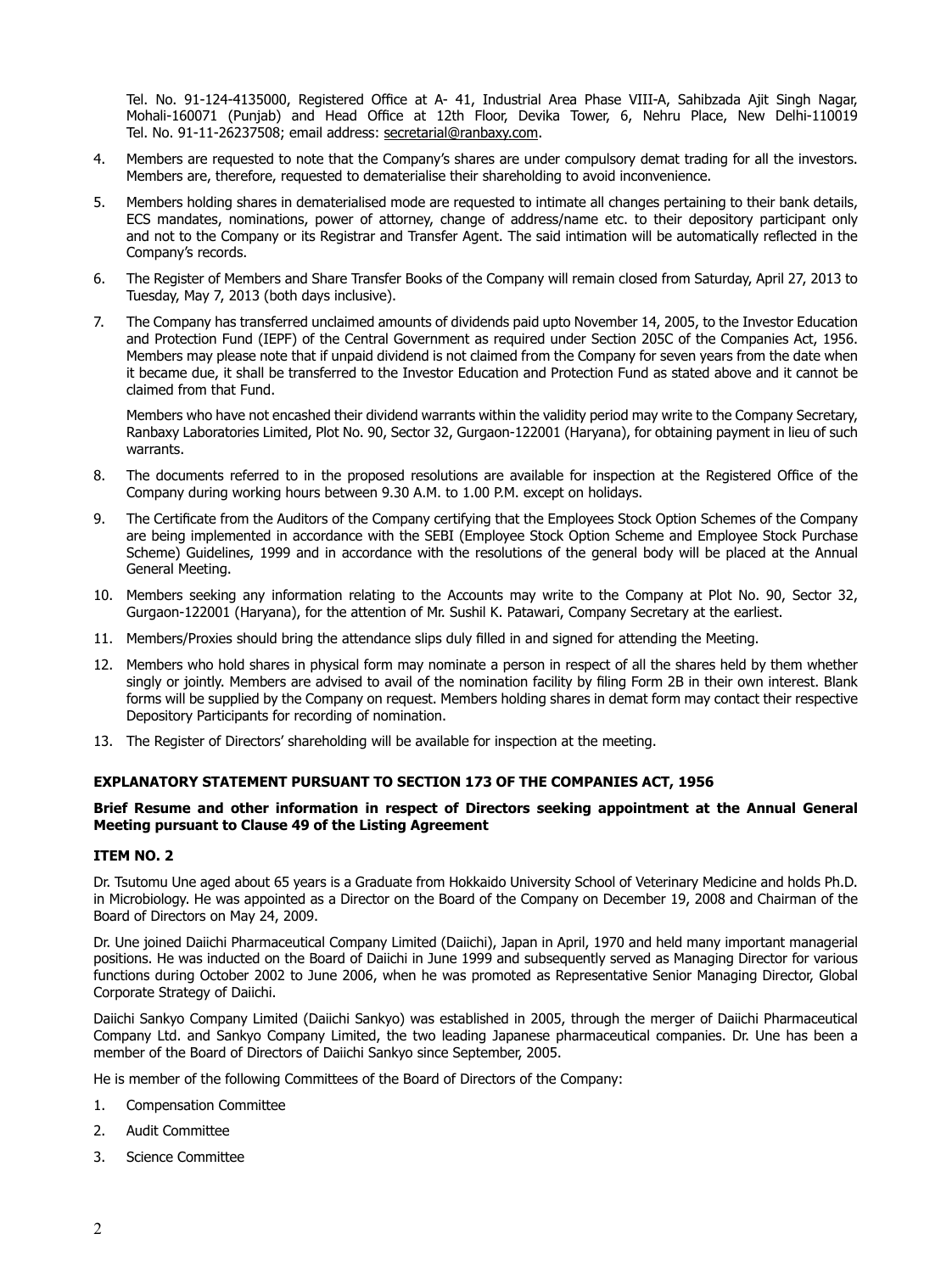- 4. Nomination Committee Chairman
- 5. Shareholders/Investors Grievance and Share Transfer Committee
- 6. ESOPs Allotment Committee
- 7. Allotment Committee (ESOP 2011)
- Dr. Une is neither a Director on the Board nor holds committee membership of any other Indian company.

Dr. Une does not hold any shares in the Company.

Nature of expertise in specific functional area - Business Management

The Board of Directors considers that in view of the background and experience of Dr. Une, it would be in the interest of the Company to re-appoint him as a Director of the Company.

The Board recommends the Resolution for approval of the Shareholders.

Dr. Une is interested or concerned in the proposed Resolution. None of the other Directors are interested or concerned in the proposed Resolution.

# **ITEM NO. 3**

Mr. Rajesh V. Shah, aged about 61 years has obtained his Master of Arts degree from the University of Cambridge, UK and Master in Business Administration degree from the University of California, Berkeley. He also attended an Executive Management Programme at the Harvard Business School, USA. He was appointed as a Director on the Board of the Company on December 19, 2008.

Mr. Shah is the Co-Chairman and Managing Director of Mukand Ltd. He has in the past served as an Independent Director on the Board of Directors of ONGC Limited and Hindustan Petroleum Corporation Limited. He has also served as President of the Confederation of Indian Industry (CII) and held leadership positions in the Young Presidents Organization (YPO).

Mr. Shah was Chairman of the Advisory Board for the India Japan Global Partnership Summit 2011 and remains so for the 2013 Summit.

He is member of the following Committees of the Board of Directors of the Company:

- 1. Compensation Committee-Chairman
- 2. Audit Committee
- 3. Nomination Committee

He is Director and member of Committees of the Boards of the following other Indian companies:

Mukand Engineers Ltd. - Chairman Jeewan Ltd. MIEL e-Security Private Ltd. Rajvi Engineering & Investments Pvt. Ltd. Akhil Investments & Trades Pvt. Ltd. Kshitij Holdings & Engineering Pvt. Ltd. Jyoti Shah Premises & Investments Pvt. Ltd. Kalyani Mukand Ltd. Bengal Port Pvt. Ltd. Amar Jyoti Agro Co. Pvt. Ltd. Amivir Agro Co. Pvt. Ltd. Anant Jeewan Agro Co. Pvt. Ltd Sunnydays Agro Co. Pvt. Ltd. Kulpi Port Holding Pvt. Ltd. KVS Energy Pvt. Ltd. Rajpriya Agro Co. Pvt. Ltd.

# Eastern Gateway Terminals Pvt. Ltd.

**Directorship Member of Committees of the Boards**

Mukand Ltd. - Co-Chairman & Managing Director Mukand Engineers Ltd. - Shareholders'/Investors' Grievances Committee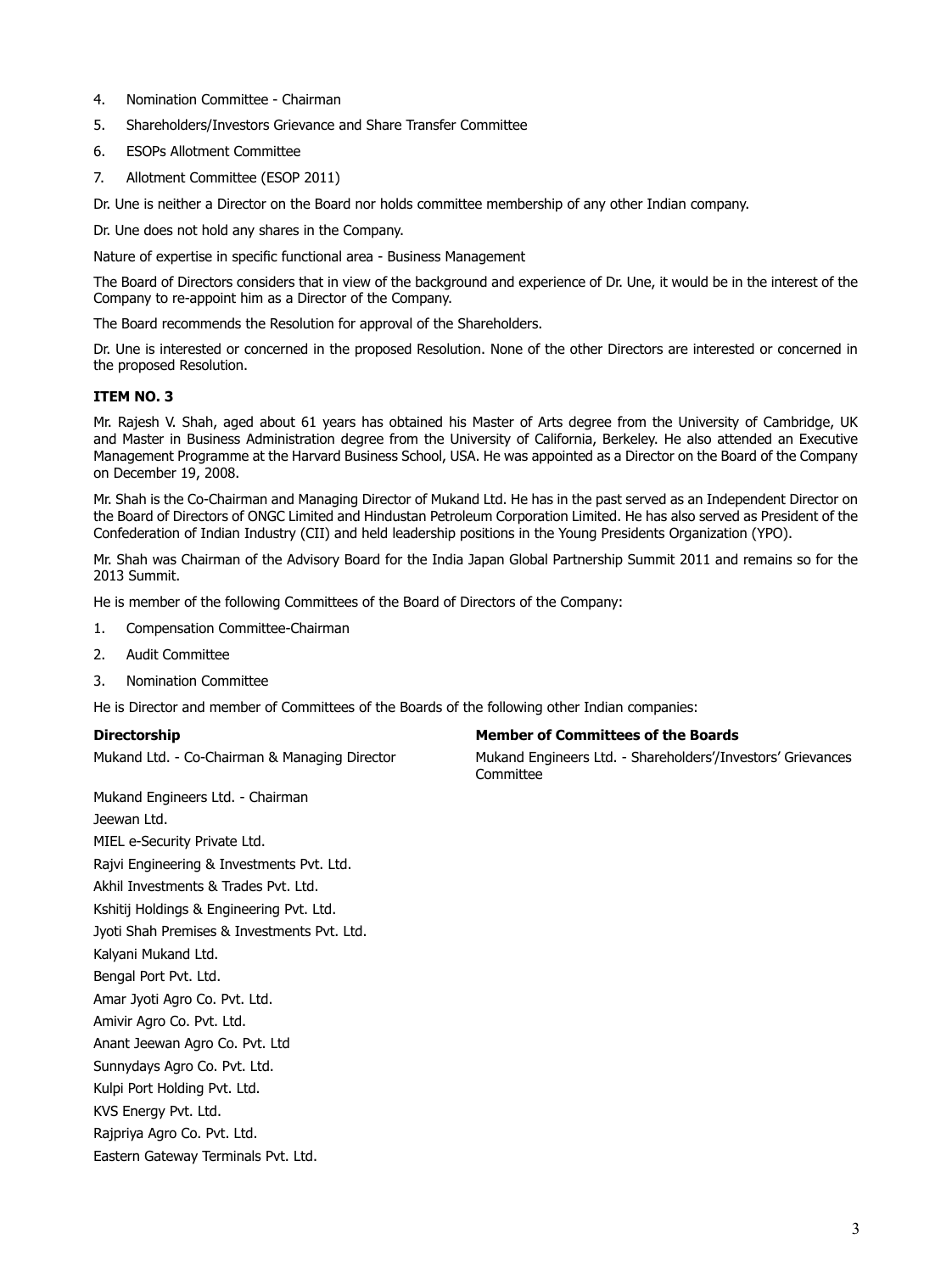Mr. Rajesh V. Shah does not hold any shares in the Company.

Nature of expertise in specific functional area - Business Management

The Board of Directors considers that in view of the background and experience of Mr. Shah, it would be in the interest of the Company to re-appoint him as a Director of the Company.

The Board recommends the resolution for approval of the shareholders.

Mr. Shah is interested or concerned in the proposed Resolution. None of the other Directors are interested or concerned in the proposed Resolution.

# **ITEM NO. 5**

The Board of Directors of the Company appointed Dr. Kazunori Hirokawa as an Additional Director of the Company pursuant to Section 260 of the Companies Act, 1956 and Articles of Association of the Company effective May 9, 2012 and he holds office upto the date of this Annual General Meeting.

Dr. Hirokawa aged about 61 years is a Graduate from University of Tokyo and received M.D. & Ph.D degrees from Tokyo Medical and Dental University. He did research in Cardiovascular Medicine and had trainings in Clinical Pharmacology at Royal Postgraduate Medical School, University of London.

Dr. Hirokawa held important managerial positions in Daiichi Pharmaceutical Company Limited (Daiichi), Japan and in June 2003 was inducted on the Board of Directors of Daiichi.

Daiichi Sankyo Company Limited (Daiichi Sankyo) was established in 2005, through the merger of Daiichi Pharmaceutical Company Ltd. and Sankyo Company Limited, the two leading Japanese pharmaceutical companies. Dr. Hirokawa held important positions in Daiichi Sankyo and served as Executive Vice President, Daiichi Sankyo Inc. U.S.A. till April 2007 when he was appointed as Head of R&D Division of Daiichi Sankyo. In April 2010, he was made Senior Executive Officer, Head of R&D Division. Dr. Hirokawa was inducted on the Board of Directors of Daiichi Sankyo in June 2010 and was subsequently appointed as Head of Corporate Strategy Division of Daiichi Sankyo in April 2012.

He is the Chairman of the Science Committee of the Board of Directors of the Company.

Dr. Hirokawa is neither a Director on the Board nor holds Committee membership of any other Indian company.

Dr. Hirokawa does not hold any shares in the Company.

Nature of expertise in specific functional area - Pharmaceuticals

The Company has received Notice along with requisite deposit of Rs.500 from a member under Section 257 of the Companies Act, 1956 proposing the candidature of Dr. Kazunori Hirokawa as a Director of the Company.

The Board of Directors considers that in view of the background and experience of Dr. Hirokawa, it would be in the interest of the Company to appoint him as a Director of the Company.

The Board recommends the Resolution for approval of the Shareholders.

Dr. Hirokawa is interested or concerned in the proposed Resolution. None of the other Directors are interested or concerned in the proposed Resolution.

# **ITEM NO. 6**

The Shareholders of the Company at the Annual General Meeting held on May 8, 2012 approved the payment of remuneration of Rs.5 million to each of the Non-Executive Non-Independent Directors and Rs.10 million to each of the Non-Executive Independent Directors for the year 2011, 2012 & 2013. Post approval of the Central Government, the Non-Executive Directors were paid remuneration for the year 2011 as approved by the Shareholders. Dr. Kazunori Hirokawa was appointed as Non-Executive Director effective May 9, 2012. Approval of the Shareholders is being sought to pay him remuneration of Rs.3.25 million for the period from May 9, 2012 to December 31, 2012 and Rs.5 million for the financial year 2013 at par with other Non-Executive Non-Independent Directors, subject to requisite approval of the Central Government.

The Board recommends the Resolution for approval of the Shareholders.

Dr. Hirokawa is interested or concerned in the proposed Resolution. None of the other Directors are interested or concerned in the proposed Resolution.

By Order of the Board

Place: Gurgaon **Sushil K. Patawari** Dated: March 12, 2013 Company Secretary